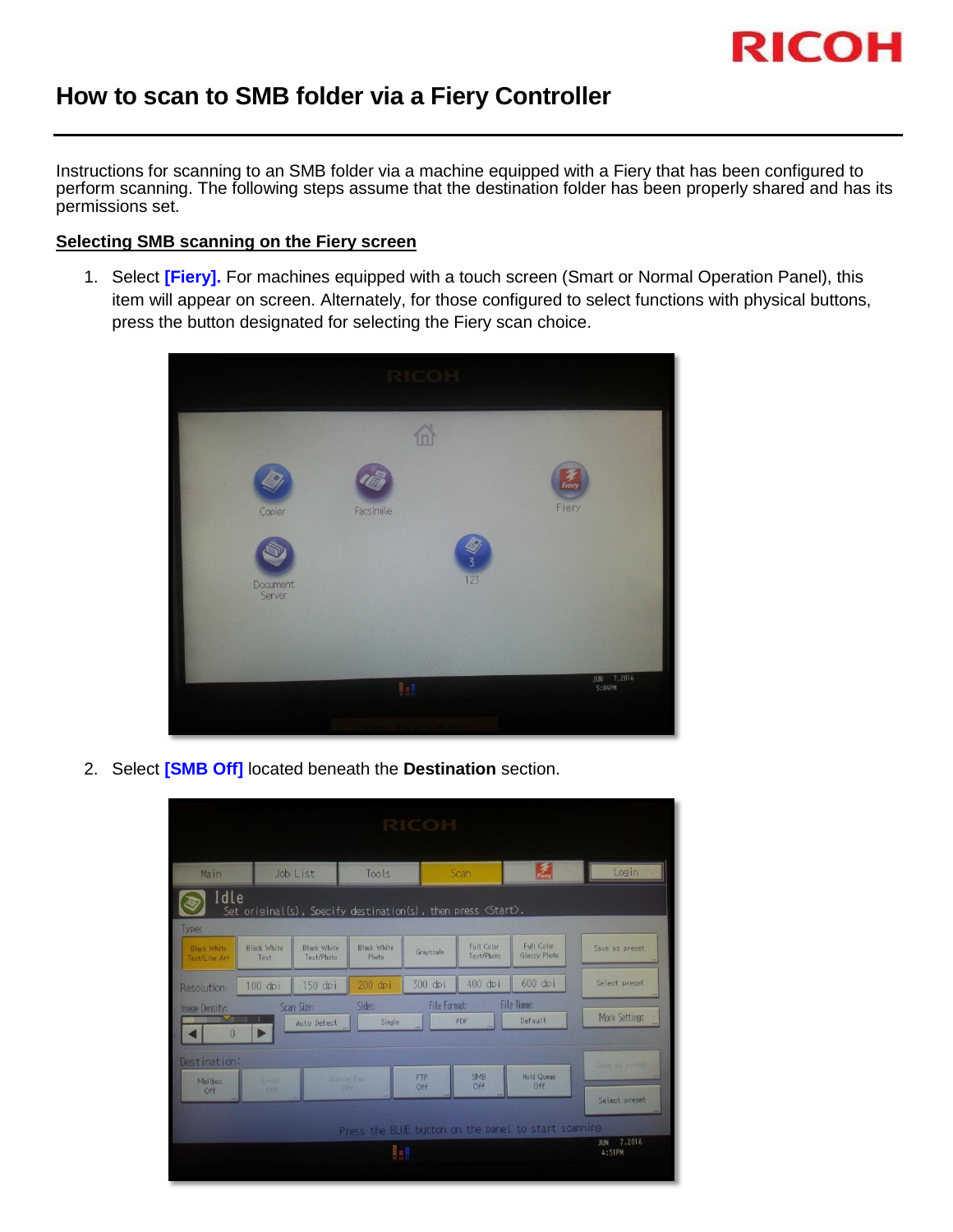3. Select **[Server Address]** and enter the SMB path using either the computer name, if DNS is configured on the MFP, or the IP address if it has not (ex. [\\mycomputer\scanfolder](file://mycomputer/scanfolder) or [\\192.168.1.20\scanfolder\)](file://192.168.1.20/scanfolder).

|      |                                                                                   | RHIGOR                                                                                                                                                       |      |        |                      |
|------|-----------------------------------------------------------------------------------|--------------------------------------------------------------------------------------------------------------------------------------------------------------|------|--------|----------------------|
| Main | Job List                                                                          | Tools                                                                                                                                                        | Scan | 柔      | Login                |
|      | Destination settings: SMB                                                         |                                                                                                                                                              |      | Cancel | OK                   |
|      | Server Address:<br>Username:<br>Password:<br>Please select a domain:<br><b>US</b> | <b>\\mycomputer\scanfolder</b> or<br>\\192.168.1.20\scanfolder<br>Please enter domain name in front of user name if necessary.<br>tssc-rw480<br><b>rw480</b> |      |        |                      |
|      |                                                                                   | Ba                                                                                                                                                           |      |        | JUN 7,2016<br>4:53PM |

4. Enter the username and password according to what is required by the network environment. This may possibly include entering the domain name in front of the username.

| Main                      | Job List                             | Tools                                                                 | Scan       | $\frac{2}{t}$ | Login                |
|---------------------------|--------------------------------------|-----------------------------------------------------------------------|------------|---------------|----------------------|
|                           |                                      |                                                                       |            |               |                      |
| Destination settings: SMB |                                      |                                                                       |            | Cancel        | OK                   |
|                           | Server Address:                      | <b>Imycomputer</b> scanfolder or<br>\\192.168.1.20\scanfolder         |            |               |                      |
|                           | Username:                            | Please enter domain name in front of user name if necessary.<br>Bobby |            |               |                      |
|                           | Password:                            | *********                                                             |            |               |                      |
|                           | Please select a domain:<br><b>US</b> | <b>rw480</b>                                                          | tssc-rw480 |               |                      |
|                           |                                      | W                                                                     |            |               | JUN 7,2016<br>4:54PM |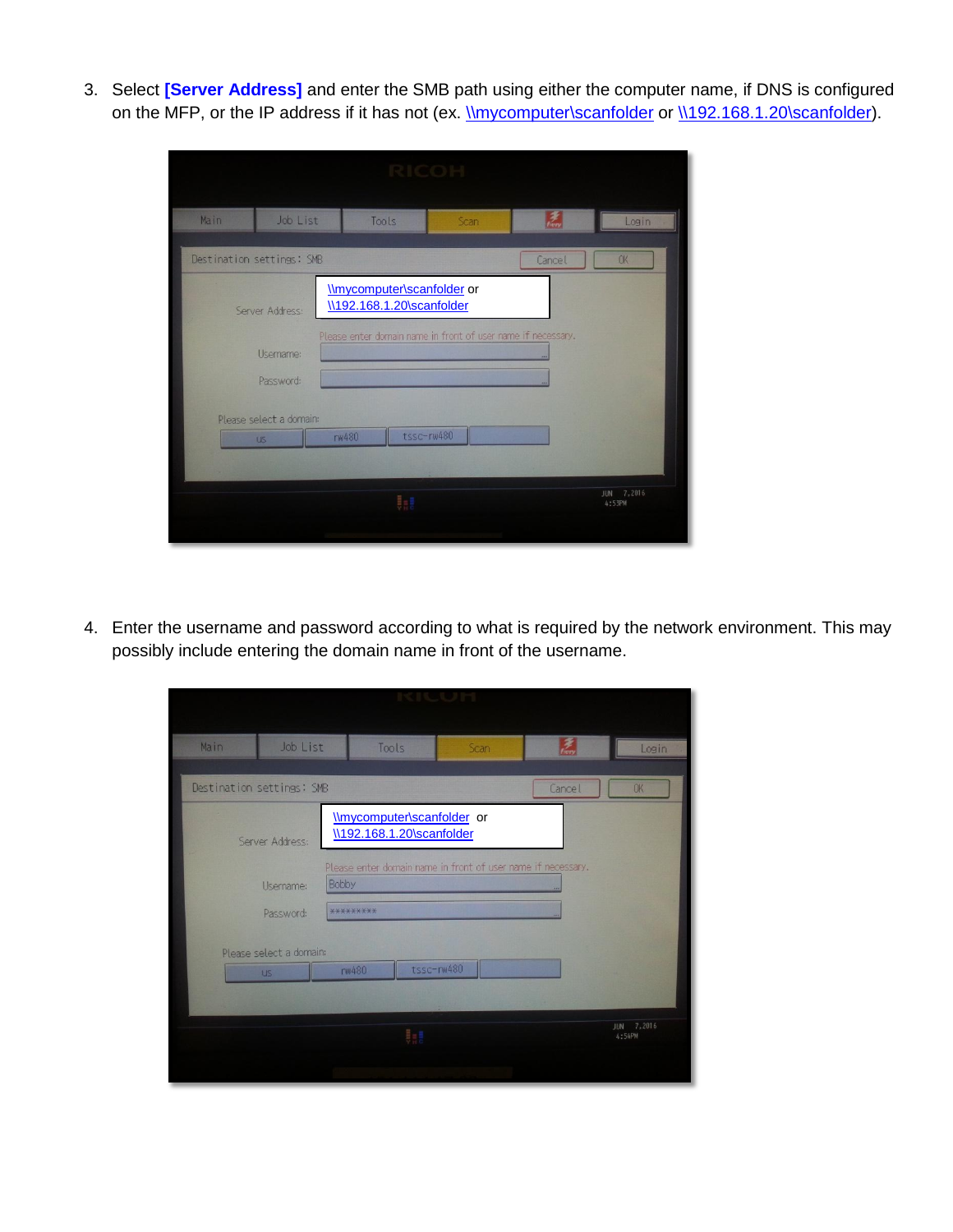5. After all of the required, correct information has been entered, click OK. The machine will perform a quick check of the validity of the path and the credentials, indicated by "Please Wait.."



6. Once the path and credentials are validated as correct, the next screen that appears will show SMB On and allow for making additional scan selections (Type; Resolution; Image Density; etc).

| Main                                                                  | Job List<br>Tools                                                     |                                  | Scan                        |                   | $\tilde{z}$                       | Login                             |                      |  |  |
|-----------------------------------------------------------------------|-----------------------------------------------------------------------|----------------------------------|-----------------------------|-------------------|-----------------------------------|-----------------------------------|----------------------|--|--|
| Idle                                                                  | Set original(s), Specify destination(s), then press $\langle$ Start>. |                                  |                             |                   |                                   |                                   |                      |  |  |
| Type:                                                                 |                                                                       |                                  |                             |                   |                                   |                                   |                      |  |  |
| <b>Black White</b><br>Text/Line Art                                   | <b>Black White</b><br>Text                                            | <b>Black White</b><br>Text/Photo | <b>Black White</b><br>Photo | Gravscale         | <b>Full Color</b><br>Text/Photo   | <b>Full Color</b><br>Glossy Photo | Save as preset       |  |  |
| Resolution:                                                           | $100$ dpi                                                             | 150 dpi                          | 200 dpi                     | 300 dpi           | 400 dpi                           | 600 dpi                           | Select preset        |  |  |
| Image Density:                                                        | Scan Size:<br>Sides:                                                  |                                  |                             |                   | <b>File Name:</b><br>File Format: |                                   |                      |  |  |
|                                                                       |                                                                       | Auto Detect                      | Single                      |                   | PDF                               | Default                           | <b>More Settings</b> |  |  |
| $\hat{0}$                                                             | Þ                                                                     |                                  |                             |                   |                                   |                                   |                      |  |  |
| Destination:                                                          |                                                                       |                                  |                             |                   |                                   |                                   | Save as preset       |  |  |
| Mailbox                                                               | Email                                                                 | Internet Fax                     |                             | <b>FTP</b><br>Off | <b>SMB</b><br>O <sub>n</sub>      | <b>Hold Queue</b><br>Off          |                      |  |  |
| Off                                                                   | Off                                                                   | Off                              |                             |                   |                                   |                                   | Select preset        |  |  |
|                                                                       |                                                                       |                                  |                             |                   |                                   |                                   |                      |  |  |
| Press the BLUE button on the panel to start scanning<br>7,2016<br>JUN |                                                                       |                                  |                             |                   |                                   |                                   |                      |  |  |
|                                                                       |                                                                       |                                  | 鼎                           |                   |                                   |                                   | 4:55PM               |  |  |
|                                                                       |                                                                       |                                  |                             |                   |                                   |                                   |                      |  |  |
|                                                                       |                                                                       |                                  |                             |                   |                                   |                                   |                      |  |  |